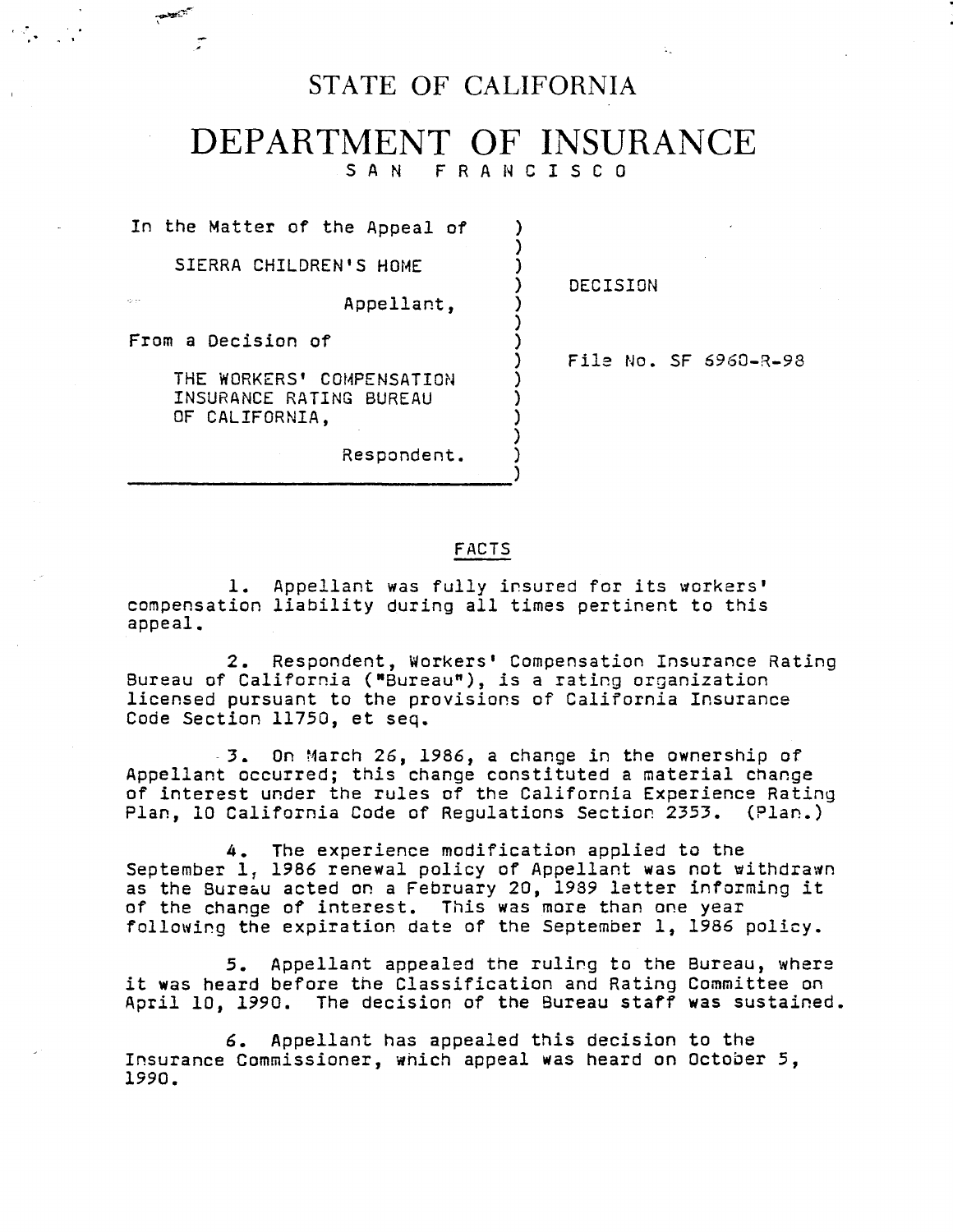Dr. Kindsvater, Director of Sierra Children's Home, testified at the hearing as to the steps taken by Appellant to make everyone aware that in fact a change of interest had *(* occurred in March 1989. He testified that his broker had been notified. Further, he testified that the· broker had informed the insurer that the change of interest had occurred. Shortly after the change *or* interest, on March 30, 1986, a field auditor from the Bureau was on Appellant's premises for purposes of conducting an audit. Mr. Kindsvater testified that he spoke to the auditor from the Bureau about the matter. Thus, Appellant maintains that it had notified numerous people of the fact that ownership had changed.

.<br>البراء <sub>--</sub> 111

A new broker on the account informed Appellant that the experience modification for the 1986 policy year could be withdrawn based upon the material change of interest **which** had occurred. Appellant was previously unaware of this possibility. Immediately, Appellant wrote the Bwreau directly, informing it of the change of interest. This was in February 1989.

The 3ureau did not withdraw the experience modification for the September 1, 1986/1987 policy. The Bureau contends that the first notice it received, from anyone, about the change of iterest was the Appellant's letter of February 20, 1989. Section III, Rule (lO)(b) of the Plan requires that, in order to modify an experience modification because of a change of interest, notice of the change of interest must be given by the insurer or the insured to the Bureau within one year following the expiration of the policy year affected. The notice to the Bureau from the Appellant, in February 1989, was approximately 17 months after the expiration of the September 1, 1986 policy. The debit experience modification was not withdrawn.

#### DISCUSSION

It was not disputed that Appellant had notified bath the broker and the insurance carrier of the change of interest. Appellant testified further that the Bureau was notified, producing a document purportedly imputing knowledge of the change of interest to the Bureau as early as September 1986. However, or. its face the document offered did not clearly show knowledge by the Bureau, and the Bureau contends that the document in question was not related in any way to this change of interest. Nevertheless, it is apparent that the Appellant had notified everyone it could think of about the change.